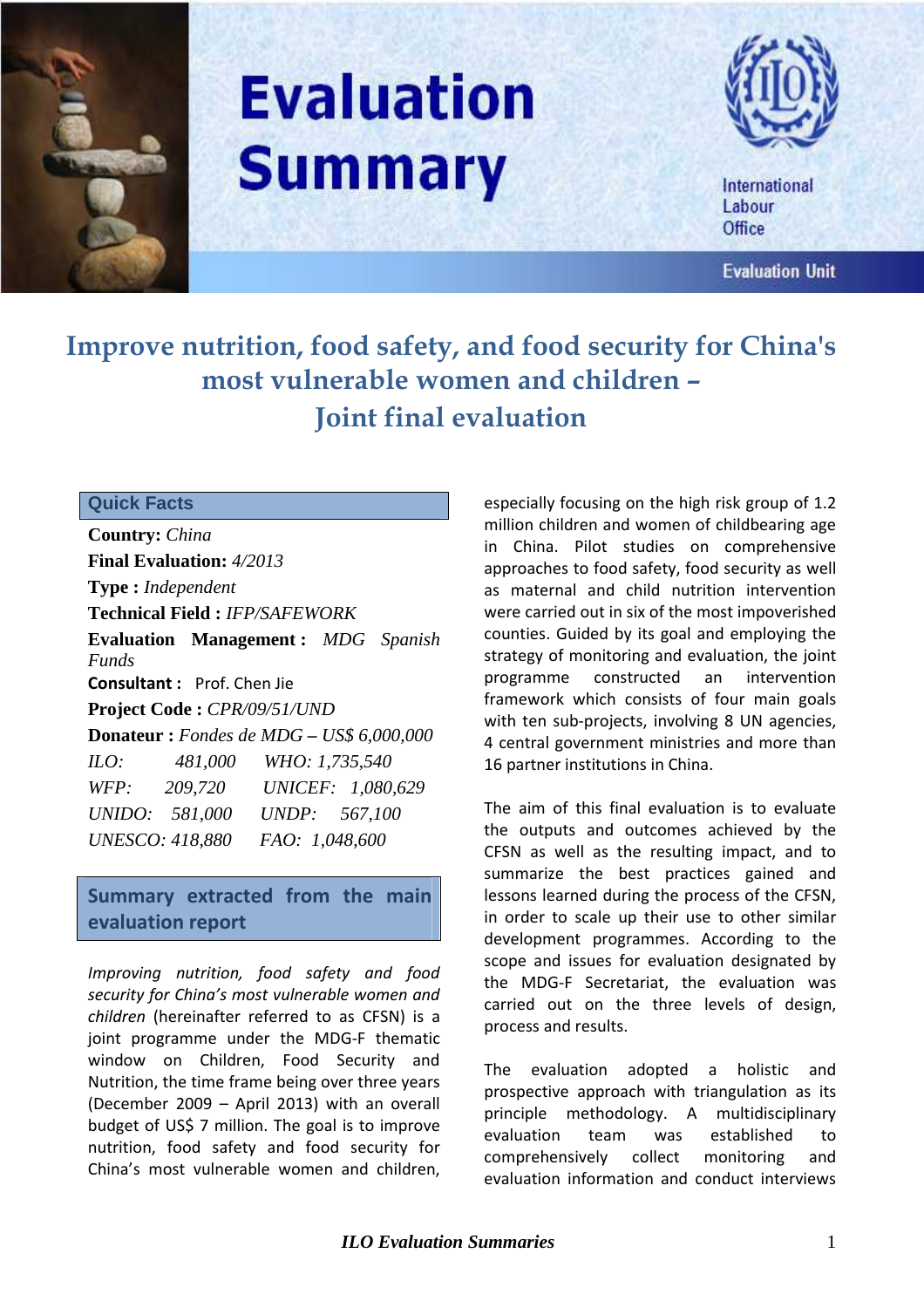with national, provincial and county level managers and operators as well as MDG-F Secretariat, so as to achieve, through desk studies and field surveys, a multi-perspective evaluation of the outcomes and experience gained by the joint programme on all three levels.

#### **Main findings of the evaluation**

On issues such as nutrition intervention, promoting breastfeeding, agricultural development, enhancing the production and monitoring of safe food, information, education and communication of food safety knowledge and laws, and the revision of policies and laws, the CFSN integrated international and domestic resources to encourage UN agencies, Chinese government departments and institutions to tackle the challenge of improving nutrition, food safety and food security for the women and children in China's impoverished areas. In the design process and during implementation, a distinct and highly logical programme management framework was established, including a clear allocation of institutional responsibilities, indicators for results, and a timeframe. At the same time, strategies for monitor and evaluation and promotion were established. PMC, the UN agencies and central government ministries duly adjusted the work plan in accordance with the results of the monitoring and evaluation, and the programme coordination office reported important developments and trends of the programme through channels such as the programme's website, thereby increasing the public's attention and support for the programme.

The CFSN led to a number of new working mechanisms and models, such as the newly established China Food Safety Law Research Center, training of judges for court trials of criminal cases involving food safety, exploring ways to appropriately combine agricultural development and nutrition education, and collaboration among women's associations, health inspection institutes and broadcasting stations in pilot counties to promote food safety laws.

The CFSN adopted the management model of leadership by the government with support from the UN agencies. The sub-projects have the distinct advantage of mutually complementary information and roles. Pilot counties have also developed ways to conduct multi-sector integration intervention for the promotion of food safety laws, and ways for women's associations to acquire contributions from enterprises, so as to improve work efficiency.

Due to reasons such as natural disasters, the planned time for implementation of the CFSN prove to be insufficient, so an application was made for an extension with no cost implications. On the whole, the joint programme has been achieved as originally planned, and the financial goal has been largely met. During implementation, the central government ministries showed a high level of attention and played a proactive part in coordination and management. National technical institutions participated actively, and relevant provincial departments took responsibility for the supervision, examination and management of related sub-projects, converting the results of pilot areas into provincial policy documents. In addition, food safety knowledge was promoted, for example, in the form of theatrical performances spontaneously organized by the residents.

The CFSN produced baseline survey and final survey reports of high quality, and developed a set of surveillance indicators for the nutritional status of vulnerable populations, which received much approval from Chinese government departments such as the Ministries of agriculture and health. Intervention with Ying Yang Baos showed significant results with a marked improvement in indicators such as growth, development, anemia prevalence and various micronutrients among children aged 6- 23 months in pilot counties. Agricultural intervention led to a rise in the number of people receiving nutrition intervention and in the consumption of micronutrient-rich food in rural households, both of which exceeded the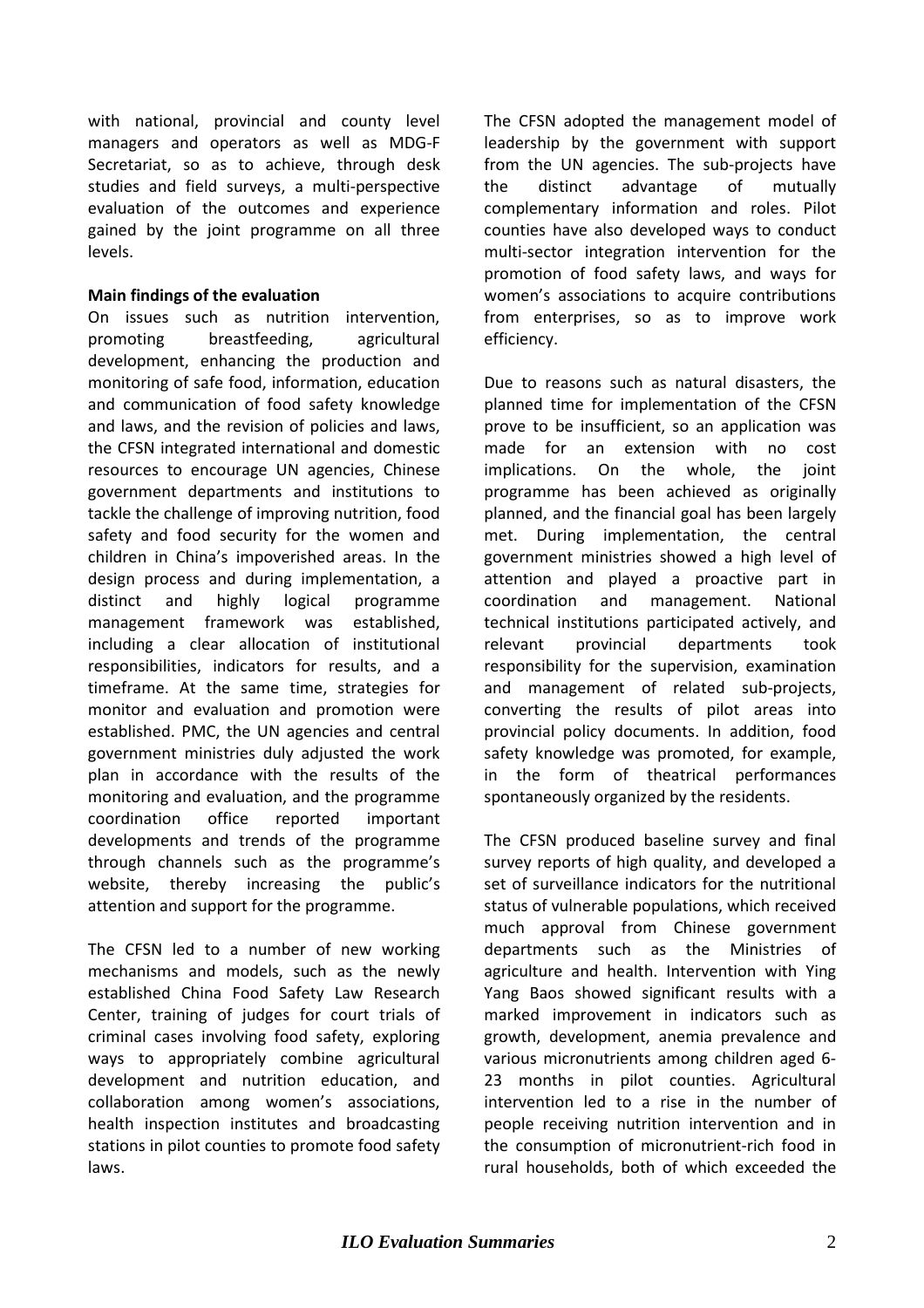expected targets. Although the expected target has not been met for improvement in infant and young child exclusive breastfeeding rates, comprehensive measures such as the establishment of re-evaluation standards for baby-friendly hospitals, revision of the Regulations for Marketing of Breast-milk Substitutes and maternity protection by enterprises have provided support for improving breastfeeding rates. The newly developed standards for fortification of supplementary food for infants and young children as well as dietary guidance for infants, young children and women have provided evidence for implementing food fortification.

The CFSN produced important outputs instrumental in the successful implementation of the Food Safety Law. For example, recommendations on criminal law amendments were adopted and related instructions were made by state leaders, including the premier of the State Council. At the same time, a number of local enterprises received help to achieve HACCP certification, and an ISO71025 system was established. Contributive attempts were also made to see how primary and secondary schools in rural areas could pursue systematic education in nutrition and food safety and how teachers could receive appropriate training, thereby creating innovative content and forms of training. Media training showed significant results. The advocacy package still needs to be integrated and implemented.

The CFSN offers a relatively high degree of equity. Interventions, for example, made no distinction of gender or race. It produced numerous excellent examples and much experience. For instance, the CFSN carried out surveys on maternity protection, and facilitated the revision of the State Council Special Provisions for the Protection of Female Employees. The joint programme increased the incentives for national government departments to autonomously apply interventions. The central government, for example, decided to provide funds amounting to 100 million Chinese yuan for free Ying Yang

Baos to be distributed to children in 100 impoverished counties. Due to the lack of financial and human resources in the impoverished areas, policy and funding support from national or provincial levels is critical to ensure sustainable development in this aspect.

#### **Conclusions of the evaluation**

The CFSN led to cooperation among UN agencies, Chinese governmental departments and technical institutions, and facilitated the integration of resources, in order to jointly tackle the challenge of improving nutrition, food safety and food security for women and children in impoverished areas. The joint intervention model it created is an optimal strategy for addressing target issues.

With a fairly high degree of ownership at national, provincial and county levels, the active participation of governments at all levels as well as technical and financial support from UN agencies enhanced operational efficiency. Multisectoral participation in tackling the challenge of improving nutrition, food safety and food security shows a significant advantage over a single agency operation in terms of efficacy.

The CFSN met the intervention targets of the thematic window, proved to be beneficial in advancing towards the achievement of the MDGs and putting the Paris Declaration into practice at national and local levels, and produced significant intervention results and impact. Certain results have been integrated in national policies or have been widely applied with a fairly high degree of sustainability, the key to ensuring such sustainability of projects in impoverished areas is policy support at national or provincial levels.

#### **Recommendations**

1. To strengthen the building of mechanisms for collaboration and coordination among agencies participating in the joint programme, so as to increase the comprehensive analytical capacity of reports from government and technical departments; to optimize coordination